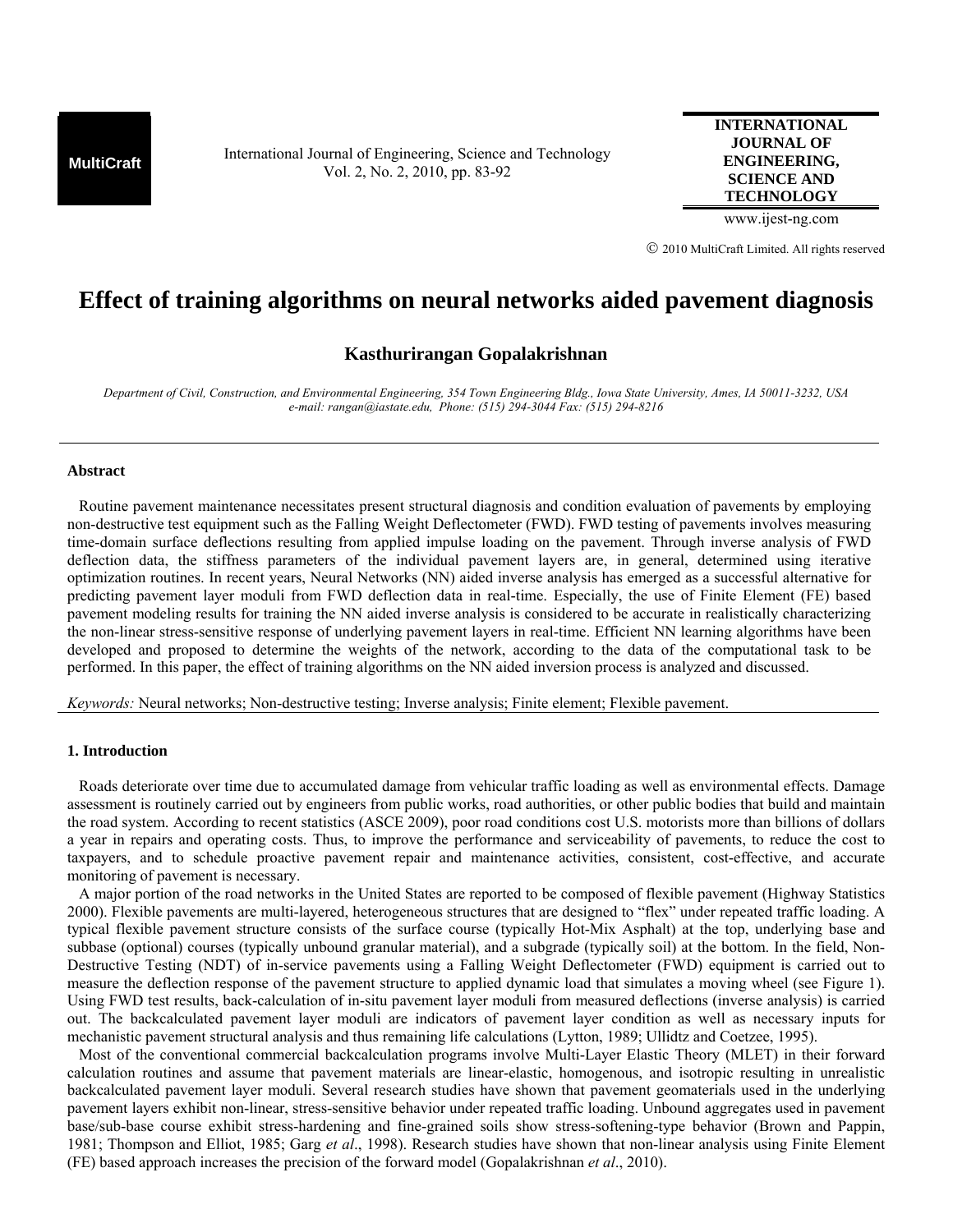

Figure 1. Non-destructive testing of pavements using Falling Weight Deflectometer (FWD)

 Recent research studies have focused on the development of Neural Networks (NN) based flexible pavement analysis models trained using FE solutions database to predict critical pavement responses and layer moduli (Ceylan, Guclu, Bayrak, and Gopalakrishnan 2007; Gopalakrishnan and Thompson 2004). The objective of this paper is to study the effect of different training algorithms on the performance of FE-NN backcalculation models which has not been done in previous studies.

#### **2. Neural networks aided inversion of pavement surface deflections**

 NNs are parallel connectionist structures constructed to simulate the working network of neurons in the human brain. They attempt to achieve superior performance via dense interconnection of non-linear computational elements operating in parallel and arranged in a pattern reminiscent of a biological neural network. The perceptrons or processing elements and interconnections are the two primary elements which make up a neural network. A single perceptron is mathematically represented as follows (Hicks and Monismith 1971):

$$
y_k = \varphi(v_j) = \varphi\left(\sum_{i=1}^n x_i w_{ij} - b_j\right)
$$
\n<sup>(1)</sup>

where  $x_i$  is input signal,  $w_{ii}$  is synaptic weight,  $b_i$  is bias value,  $v_i$  is activation potential,  $\varphi(i)$  is activation function,  $y_k$  output signal, *n* is the number of neurons for previous layer, and *k* is the index of processing neuron.

 Multilayer perceptrons (MLPs), frequently referred as multi-layer feedforward neural networks, consist of an input layer, one or more hidden layer, and an output layer and they have numerous applications in the engineering domain (Murali *et al*., 2010). Learning in a MLP is an unconstrained optimization problem, which is subject to the minimization of a global error function depending on the synaptic weights of the network. For a given training data consisting of input-output vectors, values of synaptic weights in a MLP are iteratively updated by a learning algorithm to approximate the target behavior. This update process is usually performed by backpropagating the error signal layer by layer and adapting synaptic weights with respect to the magnitude of error signal (Goktepe *et al*., 2004). Rumelhart *et al*., (1986) presented the first backpropagation learning algorithm (referred to as gradient-descent backpropagation) for use with MLP structures, which is typically employed in the development of FE-NN backcalculation models.

 In the backpropagation algorithm, the error energy used for monitoring the progress toward convergence is the generalized value of all errors that is calculated by the least-squares formulation and represented by a Mean Squared Error (MSE) as follows (Haykin 1999):

$$
MSE = \frac{1}{MP} \sum_{1}^{P} \sum_{k=1}^{M} (d_k - y_k)^2
$$
 (2)

where  $y_k$  are the actual outputs and  $d_k$  are the desired outputs; M is the number of neurons in the output layer and P represents the total number of training patterns. The objective of this research is to study the effect of various training algorithms on the prediction performance of FE-NN backcalculation models.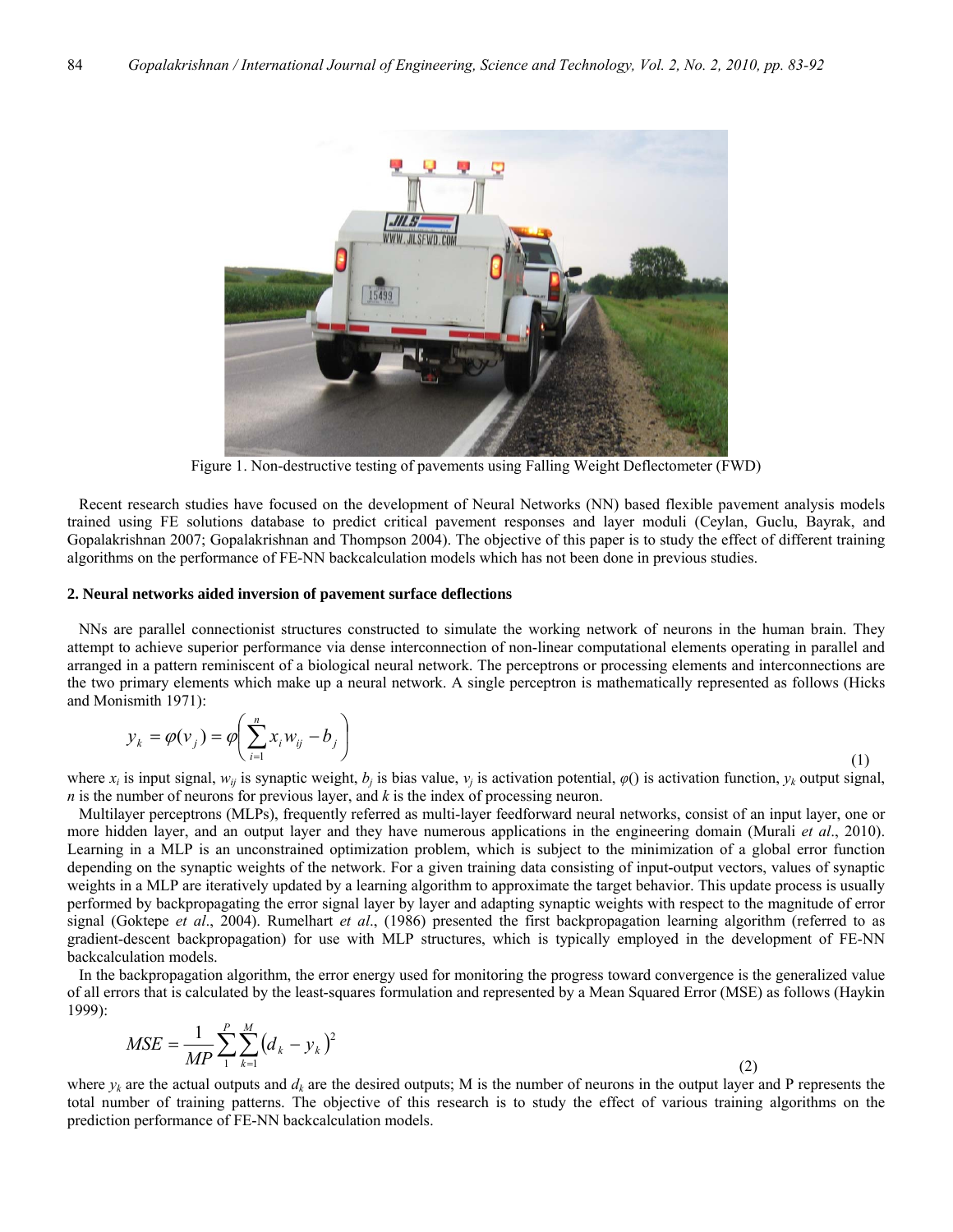A FE-NN backcalculation procedure was developed and implemented in MATLAB® to approximate the FWD backcalculation function. Using the synthetic training and testing dataset generated using a 2-D axisymmetric pavement FE program considering the nonlinear stress-dependent geomaterial characterization, the NN was trained to learn the relation between the synthetically generated surface deflection basins (inputs) and the pavement layer moduli (outputs).

 A generic three-layer flexible pavement structure consisting of Asphalt Concrete (AC) surface layer, unbound aggregate base layer, and subgrade layer was modeled using the FE program. The top surface AC layer was characterized as a linear elastic material with Young's Modulus, E<sub>AC</sub>, and Poisson ratio, ν. The K-θ model (Hicks and Monismith 1971)was used as the stressdependent resilient modulus model for the unbound aggregate layer.

$$
E_R = K\theta^n \tag{3}
$$

where  $E_R$  is resilient modulus,  $\theta = \sigma_1 + \sigma_2 + \sigma_3 = \sigma_1 + 2\sigma_3$  = bulk stress, and K and n are multiple regression constants obtained from repeated load triaxial test data on granular materials. Previous research studies have shown that K and n model parameters can be correlated to characterize the non-linear stress dependent behavior with only one model parameter.

 Fine-grained subgrade soils were modeled using the commonly used bi-linear resilient modulus model (Thompson and Elliot 1985):

$$
E_R = E_{Ri} + K_1 . (\sigma_d - \sigma_{di}) \quad \text{for } \sigma_d < \sigma_{di}
$$
  
\n
$$
E_R = E_{Ri} + K_2 . (\sigma_d - \sigma_{di}) \quad \text{for } \sigma_d > \sigma_{di}
$$
\n(4)

where  $E_{\text{Ri}}$  is the breakpoint resilient modulus,  $\sigma_d$  is the breakpoint deviator stress ( $\sigma_d = \sigma_1 - \sigma_3$ ),  $\sigma_{di}$  is the breakpoint deviator stress, and  $K_1$  and  $K_2$  are statistically determined coefficients from laboratory tests. As indicated by Thompson and Elliot (1985), the value of the resilient modulus at the breakpoint in the bilinear curve,  $E_{\text{Ri}}$ , can be used to classify fine-grained soils as being soft, medium or stiff. The  $E_{Ri}$  is the main input for subgrade soils in ILLI-PAVE. The bilinear model parameters were set to default values. Also, the Asphalt Institute's Thickness Design Manual MS-1 recommends  $E_{Ri}$  as the subgrade modulus input for ELP analysis.

 Thus, asphalt concrete modulus, *EAC*, granular base K-θ model parameter *K*, and the subgrade break-point resilient moduli, *ERi*, were used as the layer stiffness inputs for all the FE runs. The 40-kN wheel load was applied as a uniform pressure of 552 kPa over a circular area of radius 150 mm simulating the FWD loading. A comprehensive FE synthetic database was generated by varying the AC layer thickness (in the range of 75 to 700 mm), aggregate base layer thickness (in the range of 100 to 550 mm),  $E_{AC}$  (in the range of 6.9 to 41.5 GPa), K (in the range of 21 to 82 MPa), and *ERi* (in the range of 7 to 105 MPa) for NN training and testing. A total of 3,000 and 1,000 independent datasets, respectively, was used for training and testing the FE-NN backcalculation model. Two hidden layers were found to be sufficient in solving a problem of this size. Therefore the architecture was reduced to a fourlayer feedforward network. Before discussing the effect of different training algorithms on FE-NN aided inversion of pavement deflection data for prediction of non-linear pavement layer stiffnesses, a brief review of the different training algorithms is presented first.

#### **3. Neural networks training algorithms**

 The ability to 'learn' the mapping between inputs and outputs is one of the main advantages that make the NNs so attractive. Efficient learning algorithms have been developed and proposed to determine the weights of the network, according to the data of the computational task to be performed. The learning ability of the NNs makes them suitable for unknown and non-linear problem structures such as pattern recognition, medical diagnosis, time series prediction, and others.

 Considerable research has been carried out to accelerate the convergence of learning algorithms which can be broadly classified into two categories: (1) development of ad-hoc heuristic techniques which include such ideas as varying the learning rate, using momentum and rescaling variables; (2) development of standard numerical optimization techniques. The three types of numerical optimization techniques commonly used for NN training include the conjugate gradient algorithms, quasi-Newton algorithms, and the Levenberg-Marquardt algorithm (Hagan and Menhaj 1994).

 Although numerous training algorithms appear in recent neural network literature, it is difficult to know which algorithm works best, in terms of convergence speed and accuracy, for a given problem. A number of factors, including the complexity of the problem, the number of datasets used in training, the number of weights and biases in the network, the error goal, and whether the NN is used for function approximation or classification, etc., seem to have influence (Coskun and Yildrim 2003). The following sub-sections briefly describe the various NN training algorithms considered in this study.

#### *3.1Gradient Descent Backpropagation (GD)*

 The gradient descent backpropagation training algorithm is based on minimizing the mean square error between the network's output and the desired output. Once the network's error has decreased to the specified threshold level, the network is said to have converged and is considered to be trained. The GD backpropagation algorithm updates synaptic weights and biases along the negative gradient of the error energy function (MATLAB Toolbox, User's Guide, 2010).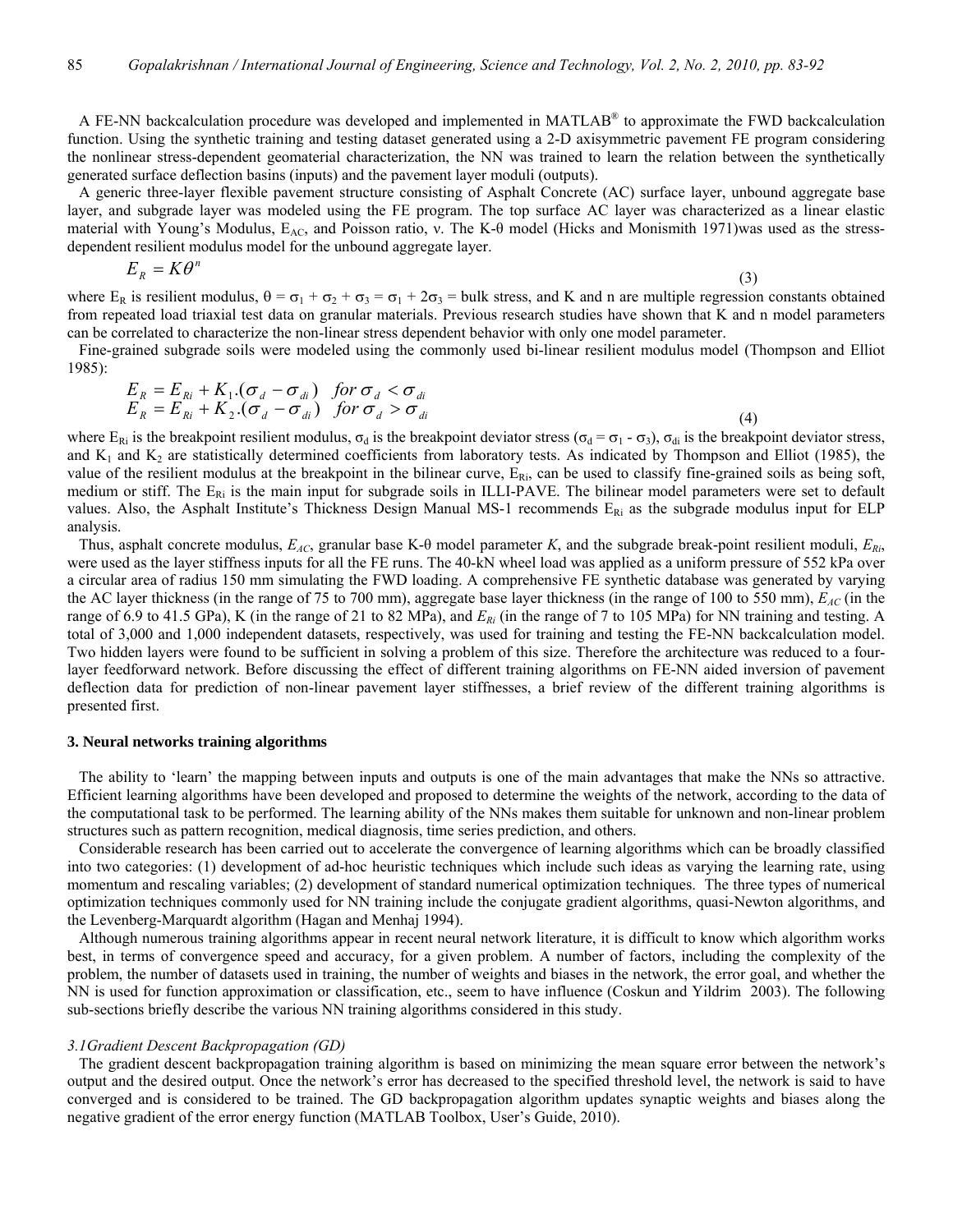# *3.2 Gradient Descent with Momentum Backpropagation (GDM)*

 This is a batch steepest descent training algorithm that often provides faster convergence. Momentum allows a network to respond not only to the local gradient, but also to recent trends in the error surface. Acting like a low-pass filter, momentum allows the network to ignore small features in the error surface. Without momentum a network may get stuck in a shallow local minimum. With momentum a network can slide through such a minimum (MATLAB Toolbox, User's Guide, 2010).

## *3.3 Gradient Descent with Adaptive Learning Rate Backpropagation (GDA)*

 In the standard steepest descent (GD) backpropagation algorithm, the learning rate parameter is held constant throughout training. However, the performance of the algorithm is very sensitive to the proper setting of the learning rate parameter. For this reason, the GDA algorithm was developed to allow the learning rate parameter to be adaptive to keep the learning step size as large as possible while keeping learning stable. In GDA algorithm, the optimal value of the learning rate parameter changes with the gradient's trajectory on the error surface (MATLAB Toolbox, User's Guide, 2010).

# *3.4 Gradient Descent with Momentum and Adaptive Learning Rate Backpropagation (GDX)*

 The GDX training algorithm combines adaptive learning rate with momentum training. It is similar to GDA algorithm except that it has a momentum coefficient as an additional training parameter. Thus, the weight vector update is carried out the same way as in GDM except that a varying learning rate is used as in GDA (MATLAB Toolbox, User's Guide, 2010).

#### *3.5 Resilient Backpropagation (RP)*

 To overcome the inherent disadvantages of pure gradient-descent, the RP training algorithm performs a local adaptation of the weight-updates according to the behavior of the error function. In contrast to other adaptive techniques, the effect of the RP adaptation process is not affected by the size of the derivative, but only by the temporal behavior of its sign leading to an efficient and transparent adaptation process. Resilient Backpropagation is generally much faster than the standard steepest descent algorithm although it requires only a modest increase in memory requirements (MATLAB Toolbox, User's Guide, 2010).

# *3.6 Conjugate Gradient Backpropagation with Fletcher-Reeves Update (CGF)*

 The basic backpropagation algorithm adjusts the weights in the steepest descent direction (negative of the gradient), the direction in which the cost function is decreasing most rapidly. Although the function decreases most rapidly along the negative of the gradient, this does not necessarily produce the fastest convergence. In the conjugate gradient algorithms a search is performed along conjugate directions, which produces generally faster convergence than steepest descent directions (MATLAB Toolbox, User's Guide, 2010).

 All the conjugate gradient algorithms start out by searching in the steepest descent direction (negative of the gradient) on the first iteration. A line search is then performed to determine the optimal distance to move along the current search direction. Then the next search direction is determined so that it is conjugate to previous search directions. The general procedure for determining the new search direction is to combine the new steepest descent direction with the previous search direction. The various versions of the conjugate gradient algorithm are distinguished by the manner in which the constant associated with the determination of new search direction is computed. For the Fletcher-Reeves update, this constant is computed as the ratio of the norm squared of the current gradient to the norm squared of the previous gradient (MATLAB Toolbox, User's Guide, 2010).

#### *3.7 Conjugate Gradient Backpropagation with Polak-Ribiére Update (CGP)*

 For the Polak-Ribiére update, the constant associated with the determination of new search direction is computed as the inner product of the previous change in the gradient with the current gradient divided by the norm squared of the previous gradient. The storage requirements for Polak-Ribiére (four vectors) are slightly larger than for Fletcher-Reeves (three vectors) (MATLAB Toolbox, User's Guide, 2010).

# *3.8 Conjugate Gradient Backpropagation with Powell-Beale Restarts (CGB)*

 For all conjugate gradient algorithms, the search direction is periodically reset to the negative of the gradient. The standard reset point occurs when the number of iterations is equal to the number of network parameters (weights and biases), but there are other reset methods that can improve the efficiency of training. One such reset method is the Powell-Beale Restarts. This technique restarts if there is very little orthogonality left between the current gradient and the previous gradient. The storage requirements for the Powell-Beale algorithm (six vectors) are slightly larger than for Polak-Ribiére (four vectors) (MATLAB Toolbox, User's Guide, 2010).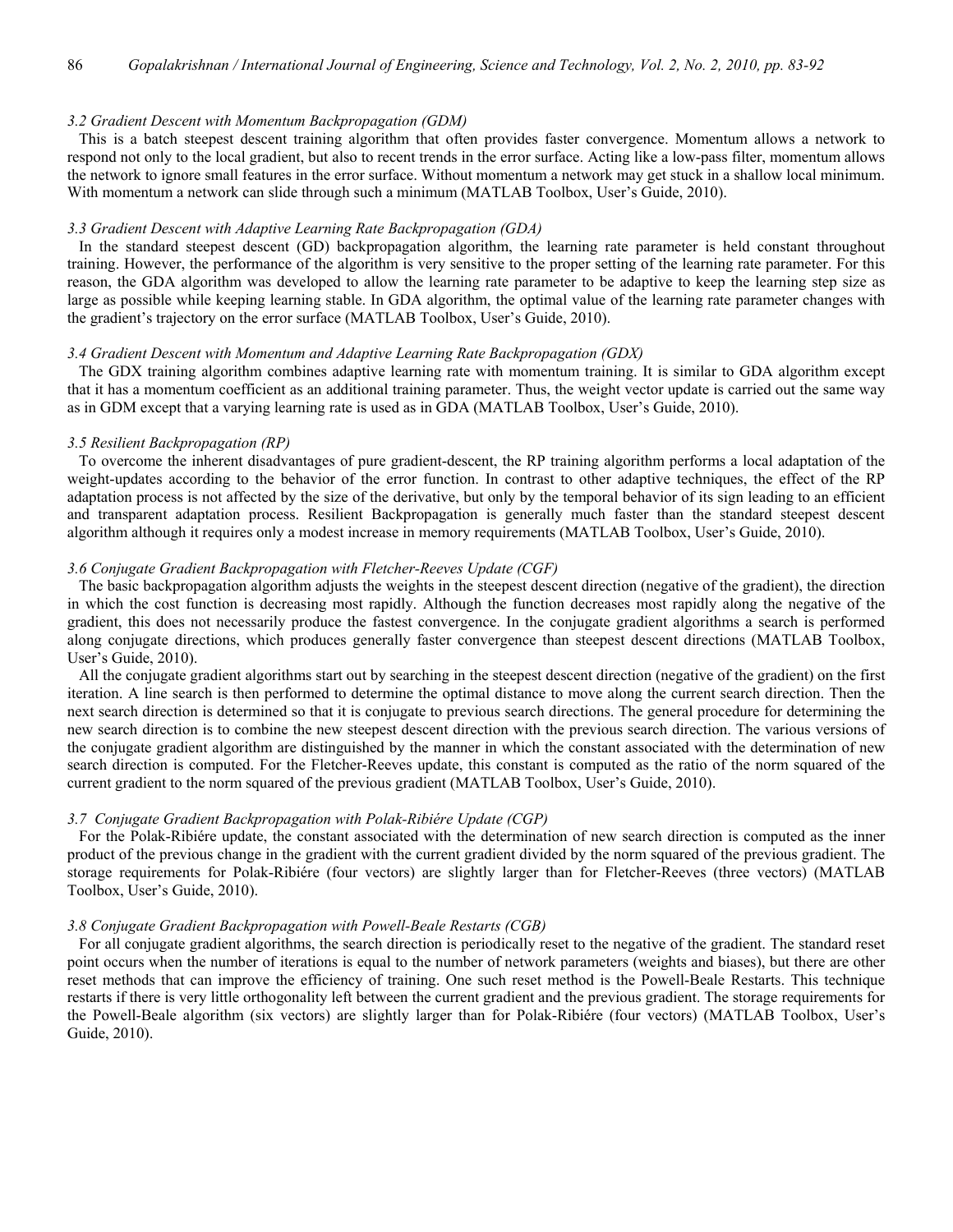#### *3.9 Scaled Conjugate Gradient Backpropagation (SCG)*

 The three conjugate gradient algorithms discussed so far require a line search at each iteration, which is computationally expensive, since it requires that the network response to all training inputs be computed several times for each search. The SCG training algorithm was developed to avoid this time-consuming line search, thus significantly reducing the number of computations performed in each iteration, although it may require more iterations to converge than the other conjugate gradient algorithms. The storage requirements for the SCG algorithm are about the same as those of CGF (MATLAB Toolbox, User's Guide, 2010).

## *3.10 BFGS Quasi-Newton Backpropagation (BFGS)*

 Newton's method is an alternative to the conjugate gradient methods for fast optimization. The Broyden–Fletcher–Golfarb– Shanno (BFGS) algorithm is one of the most popular of the quasi-Newton algorithms (Haykin 1999). The basic step of Newton's method is to form the Hessian Matrix (second derivatives). This method often converges faster than conjugate gradient methods but it is complex and expensive to compute the Hessian Matrix for feedforward neural networks. For smaller networks, however, BFGS can be an efficient training function (MATLAB Toolbox, User's Guide, 2010).

#### *3.11 One Step Secant Backpropagation (OSS)*

 Since the BFGS algorithm requires more storage and computation in each iteration than the conjugate gradient algorithms, there is need for a secant approximation with smaller storage and computation requirements. The OSS training algorithm requires less storage and computation per epoch than the BFGS algorithm. It requires slightly more storage and computation per epoch than the conjugate gradient algorithms. Thus, the OSS method can be considered a compromise between full quasi-Newton algorithms and conjugate gradient algorithms (MATLAB Toolbox, User's Guide, 2010).

## *3.12 Levenberg-Marquardt Backpropagation (LM)*

 The LM second-order numerical optimization technique combines the advantages of Gauss–Newton and steepest descent algorithms. While this method has better convergence properties than the conventional backpropagation method, it requires  $O(N^2)$ storage and calculations of order  $O(N^2)$  where N is the total number of weights in an MLP backpropagation. The LM training algorithm is considered to be very efficient when training networks which have up to a few hundred weights. Although the computational requirements are much higher for each iteration of the LM training algorithm, this is more than made up for by the increased efficiency. This is especially true when high precision is required (MATLAB Toolbox, User's Guide, 2010).

## *3.13 Bayesian Regularization Backpropagation (BR)*

 The BR training algorithm is considered as one of the best approaches to overcome the over-fitting tendencies of NNs so that their prediction accuracies for unseen data can be further enhanced. This approach minimizes the over-fitting problem by taking into account the goodness-of-fit as well as the network architecture. The BR network training function updates the weight and bias values according to Levenberg-Marquardt optimization. It minimizes a combination of squared errors and weights, and then determines the correct combination so as to produce a network that generalizes well. This process is called Bayesian regularization (MATLAB Toolbox, User's Guide, 2010).

#### **4. Effect of Training Algorithms on NN Aided Inversion of Deflection Data**

 Twelve different training algorithms discussed in the previous section were considered in evaluating their effect on the prediction performance of FE-NN based inversion of pavement deflection data. The network architecture was set to 8 input neurons (six surface deflections at equal radial offsets, and AC surface and base layer thicknesses), two hidden layers with 60 hidden neurons each and one output layer (layer modulus). The determination of optimum number of hidden neurons and hidden layers for the pavement modulus backcalculation problem considered in this study is discussed elsewhere (Ceylan, Guclu, Bayrak, and Gopalakrishnan 2007). Two different architectures, one for AC modulus,  $E_{AC}$ , and one for subgrade break-point non-linear resilient modulus,  $E_{Ri}$ , were used. To enable easy comparison, the size of the networks and the learning parameters were held constant in studying the effect of different training algorithms on prediction accuracies of FE-NN inversion models. The effect of gradientdescent backpropagation training algorithms (GD, GDM, GDA, GDX, and RP) on the training performance of FE-NN *EAC* prediction model is captured in Figure 2.

 While training the networks, a set of validation vectors were used to stop training early if further training on the primary vectors will hurt generalization to the validation vectors. The effect of conjugate gradient training algorithms (CGF, CGP, CGB, and SCG) on the training performances of FE-NN *EAC* prediction model is displayed in Figure 3. Similar results showing the effect of other numerical optimization algorithms (BFGS, OSS, LM, and BR) on the training performance of FE-NN  $E_{AC}$  prediction model are shown in Figure 4. It is seen that the learning curves of gradient-descent backpropagation algorithms and conjugate gradient training algorithms have different trends.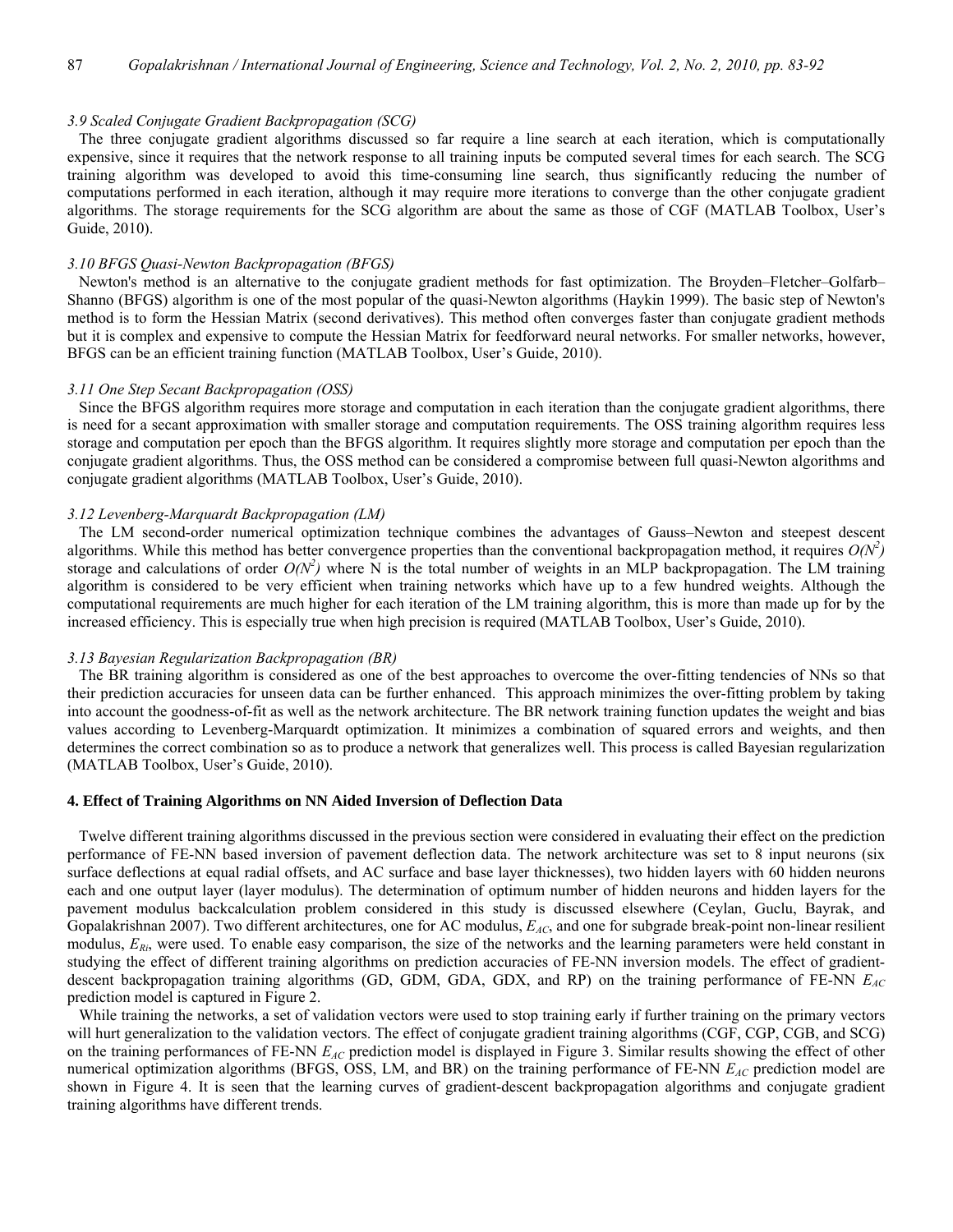

Figure 2. Effect of gradient-descent backpropagation learning algorithms on training performance of FE-NN AC modulus prediction model.



Figure 3. Effect of conjugate gradient backpropagation learning algorithms on training performance of FE-NN AC modulus prediction model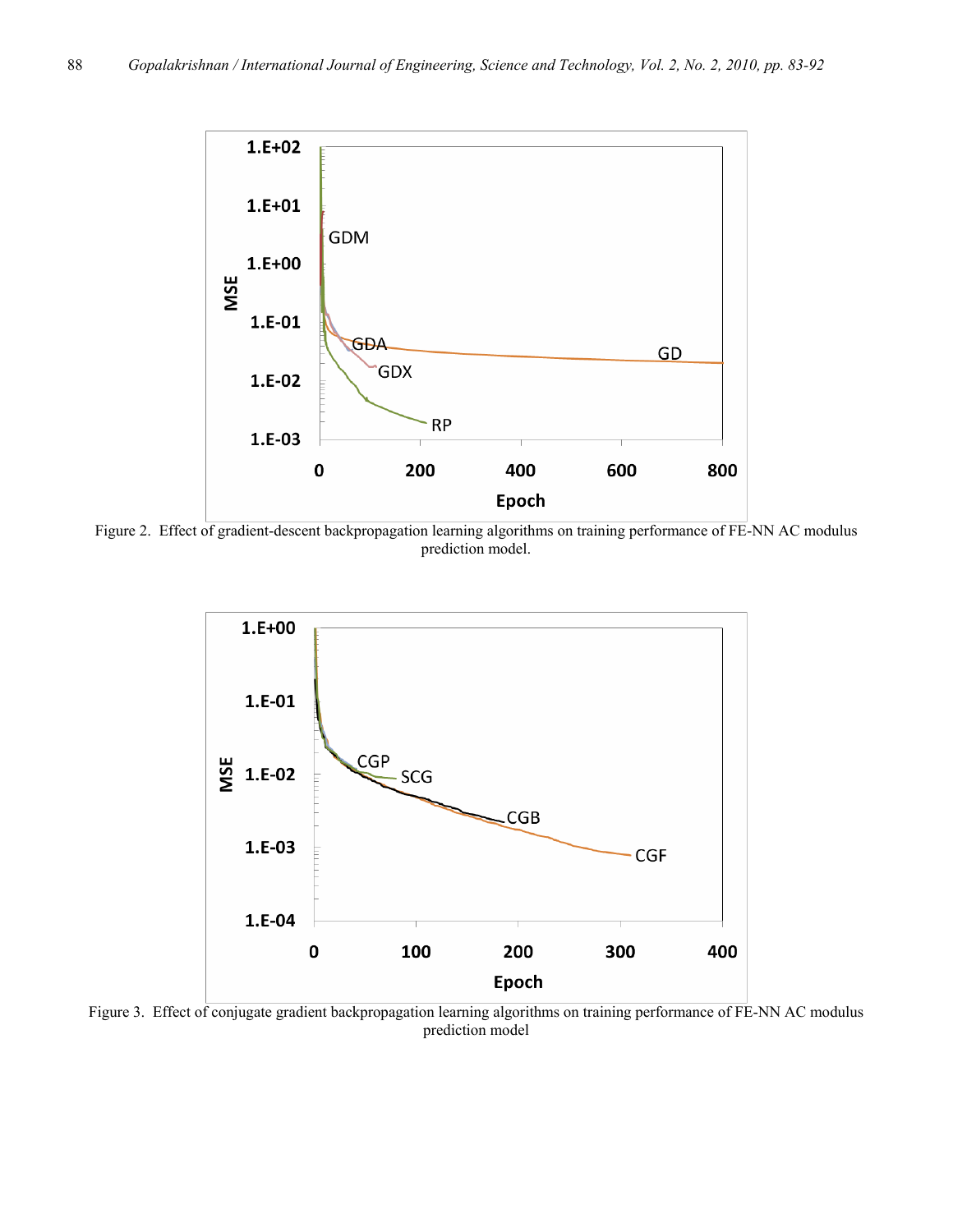

Figure 4. Effect of quasi-Newton and Levenberg-Marquardt backpropagation learning algorithms on training performance of FE-NN AC modulus prediction model

| Algorithm   | Modulus         | Training | $\sigma$ - - $\sigma$ -<br>Testing |
|-------------|-----------------|----------|------------------------------------|
| GD          | $E_{AC}$        | 0.804    | 0.795                              |
|             | $E_{\text{Ri}}$ | 0.829    | 0.822                              |
|             | $E_{AC}$        | 0.067    | 0.131                              |
| <b>GDM</b>  | $E_{\rm Ri}$    | 0.115    | 0.078                              |
|             | $E_{AC}$        | 0.631    | 0.637                              |
| <b>GDA</b>  | $E_{\text{Ri}}$ | 0.696    | 0.699                              |
|             | $E_{AC}$        | 0.824    | 0.815                              |
| <b>GDX</b>  | $E_{\text{Ri}}$ | 0.839    | 0.829                              |
|             | $E_{AC}$        | 0.978    | 0.972                              |
| <b>RP</b>   | $E_{\rm Ri}$    | 0.229    | 0.248                              |
|             | $E_{AC}$        | 0.992    | 0.990                              |
| CGF         | $E_{\rm Ri}$    | 0.978    | 0.977                              |
|             | $E_{AC}$        | 0.864    | 0.861                              |
| CGP         | $E_{\text{Ri}}$ | 0.973    | 0.973                              |
|             | $E_{AC}$        | 0.978    | 0.975                              |
| CGB         | $E_{\text{Ri}}$ | 0.985    | 0.984                              |
|             | $E_{AC}$        | 0.915    | 0.906                              |
| <b>SCG</b>  | $E_{\rm Ri}$    | 0.963    | 0.964                              |
|             | $E_{AC}$        | 0.995    | 0.994                              |
| <b>BFGS</b> | $E_{\rm Ri}$    | 0.987    | 0.987                              |
|             | $E_{AC}$        | 0.893    | 0.892                              |
| <b>OSS</b>  | $E_{\rm Ri}$    | 0.980    | 0.980                              |
|             | $E_{AC}$        | 0.999    | 0.998                              |
| LM          | $E_{\rm Ri}$    | 0.999    | 0.998                              |
|             | $E_{AC}$        | 1.000    | 1.000                              |
| <b>BR</b>   | $E_{\rm Ri}$    | 0.998    | 0.999                              |

Table 1.  $R^2$  values with Various NN Training Algorithms

 In Figure 2-4, the training performances of neural networks are displayed in terms of Mean Squared Error (MSE) for normalized input-output values. Table 1 summarizes the prediction performance results using different training algorithms in terms of coefficient of determination  $(R^2)$  values obtained with the training and testing datasets.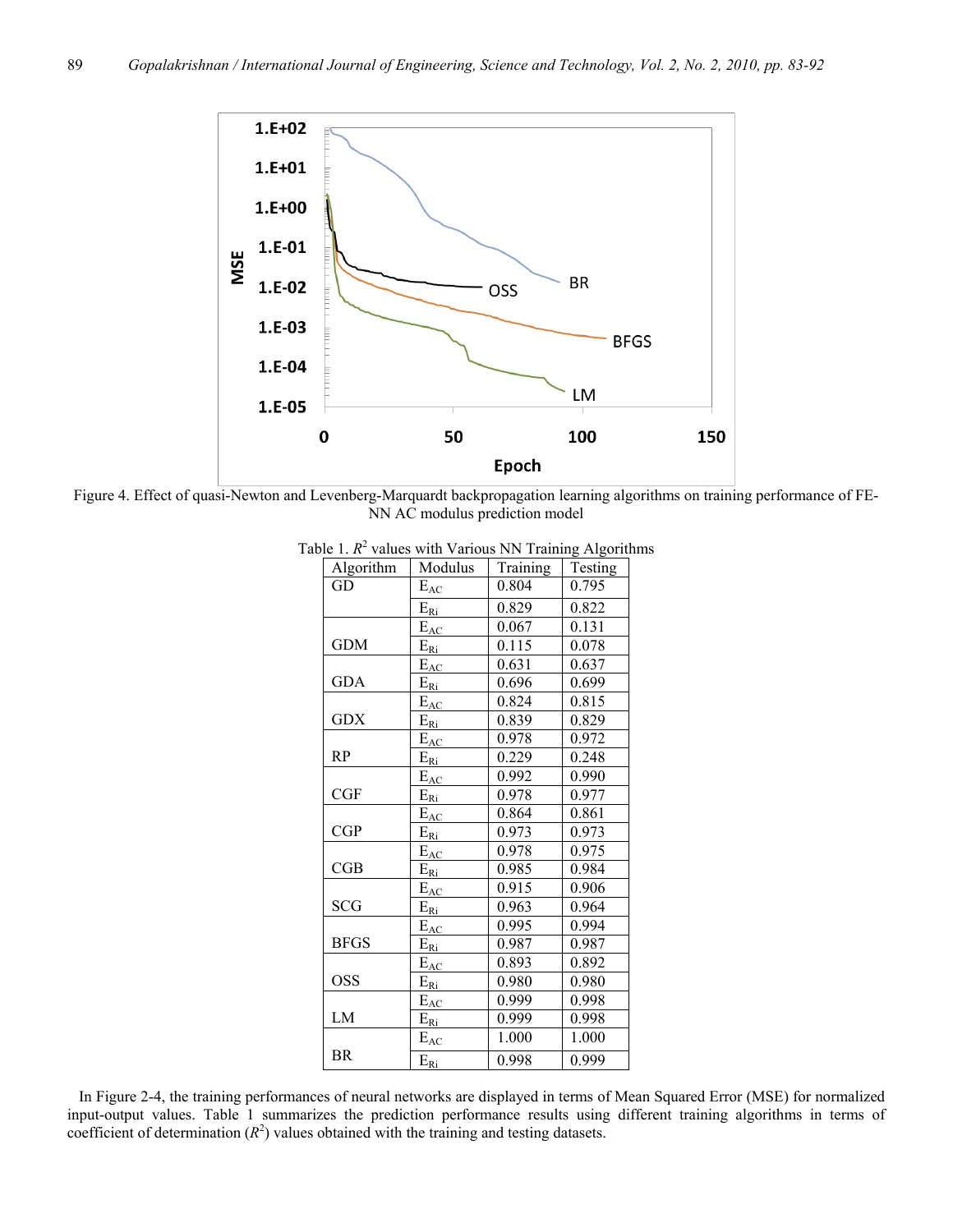Both in terms of training and testing, the LM algorithm seems to provide the best performance. It was also one of the fastest algorithms in terms of speed of convergence. This result is also in agreement with the results of a previous research study which evaluated the role of learning algorithms in NN based backcalculation models trained with elastic layered pavement analysis program generated synthetic datasets (Goktepe, Agar, and Lav 2006).

 Using the Bayesian Regularization (BR) approach, the performance is further enhanced although over-fitting tendency of the network for this problem is likely to be minimal considering the relatively large number of datasets used in training the network. The performance of FE-NN model trained with quasi-Newton BFGS algorithm is almost as good (with respect to the coefficient of determination) as with the LM algorithm, although the BFGS algorithm took considerably longer time for training. The prediction performance of the FE-NN models using LM and BFGS training algorithms on the 1,000 independent test datasets is displayed in Figs. 5 and 6. These results indicate that the LM training algorithm could be used quite reliably with backpropagation NN for predicting pavement layer modulus from FWD surface deflection basins. In terms of Average Absolute Errors (AAEs), the NNbased backcalculation models trained with LM learning algorithm successfully predicted pavement layer moduli values with an overall AAE value of less than 1.5%.

 The adoption of NN-based approach can result in both a drastic reduction in computation time and a simplification of the backcalculation approach from the viewpoint of a pavement designer/analyst. Rapid prediction ability of the NN models, capable of analyzing 100,000 FWD deflection profiles in less than a second, provide a tremendous advantage to the pavement engineers by allowing them to nondestructively assess the condition of the transportation infrastructure system in real time, including when the FWD testing is conducted in the field.



Figure 5. Neural networks AC and non-linear subgrade moduli prediction accuracies using Lavenberg-Marquardt (LM) training algorithm.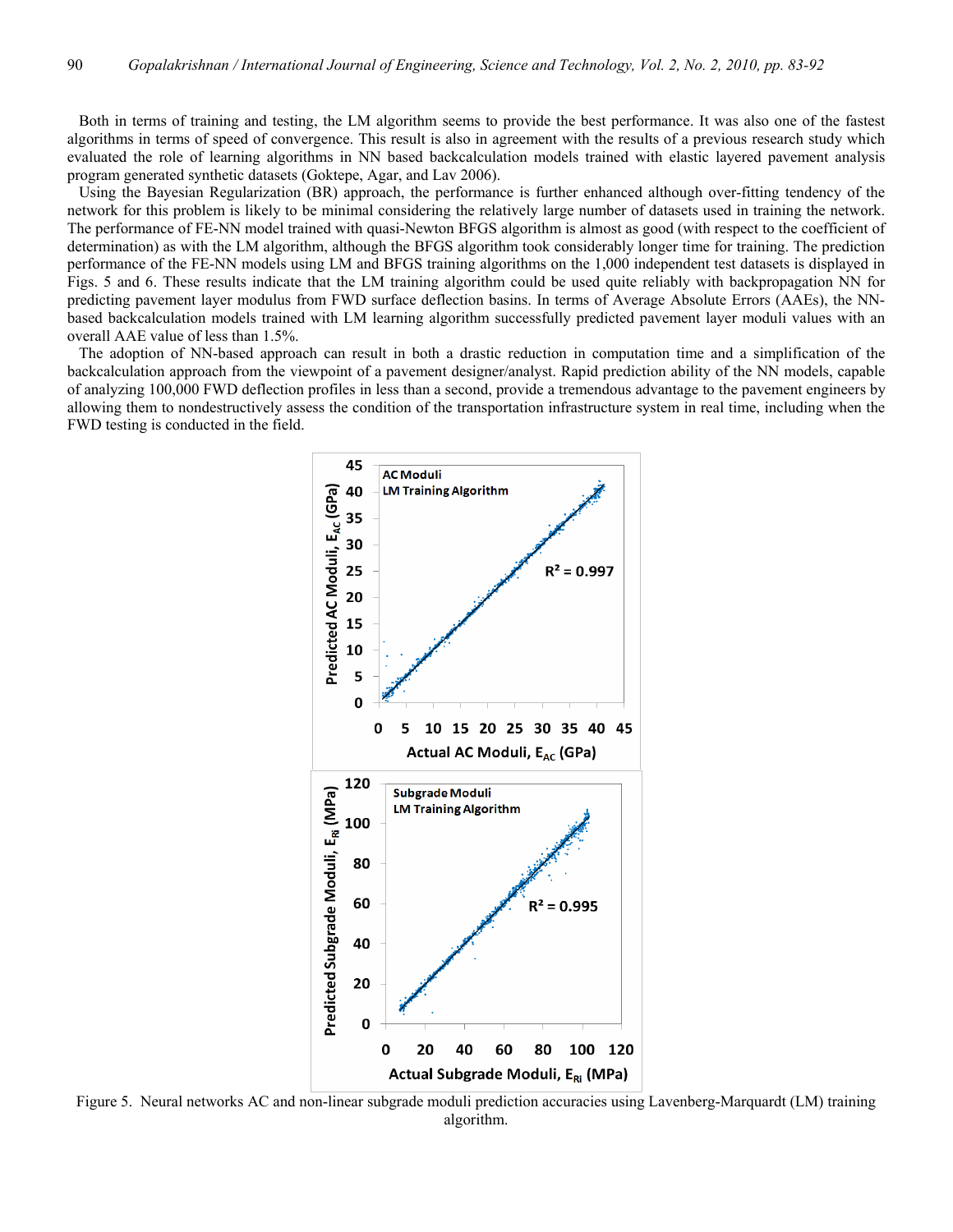

Figure 6. Neural networks AC and non-linear subgrade moduli prediction accuracies using BFGS training algorithm.

## **5. Conclusion**

 In the field, Non-Destructive Testing (NDT) of in-service pavements is routinely carried out using a Falling Weight Deflectometer (FWD) equipment to measure the surface deflection response of the pavement structure to applied dynamic load that simulates a moving wheel. Then, through an inversion procedure, referred to as backcalculation, the pavement layer stiffness properties are determined from the pavement deflection data using parameter identification routines. In recent years, hybrid Finite Element-Neural Networks (FE-NN) aided inverse analysis has emerged as a successful alternative for predicting non-linear pavement layer moduli from FWD deflection data. The effect of different training algorithms on the performance of FE-NN backcalculation models has been presented in this paper. The Lavenberg-Marquardt algorithm with Bayesian Regularization (BR) procedure was found to be the most successful algorithm for non-linear pavement layer moduli backcalculation using hybrid FE-NN inversion models. Elimination of the seed layer moduli selection step, combined with the integration of NN-based direct backcalculation approach, can be invaluable for the state and federal agencies for rapidly analyzing a large number of pavement deflection basins needed for routine pavement evaluation for both project-specific and network-level FWD testing.

 Research studies have shown that to successfully backcalculate the pavement layer stiffness, or to predict the critical pavement responses (maximum stresses, strains and deflections), accurate layer thickness information is needed, especially at the FWD testing points. Future research efforts should focus on conducting sensitivity studies to determine the effect of pavement layer thickness on pavement performance data using the mechanistic-empirical based pavement design concepts. This will help to determine how much tolerance can be accommodated in assessing the pavement thickness by the means of NDT techniques and devices.